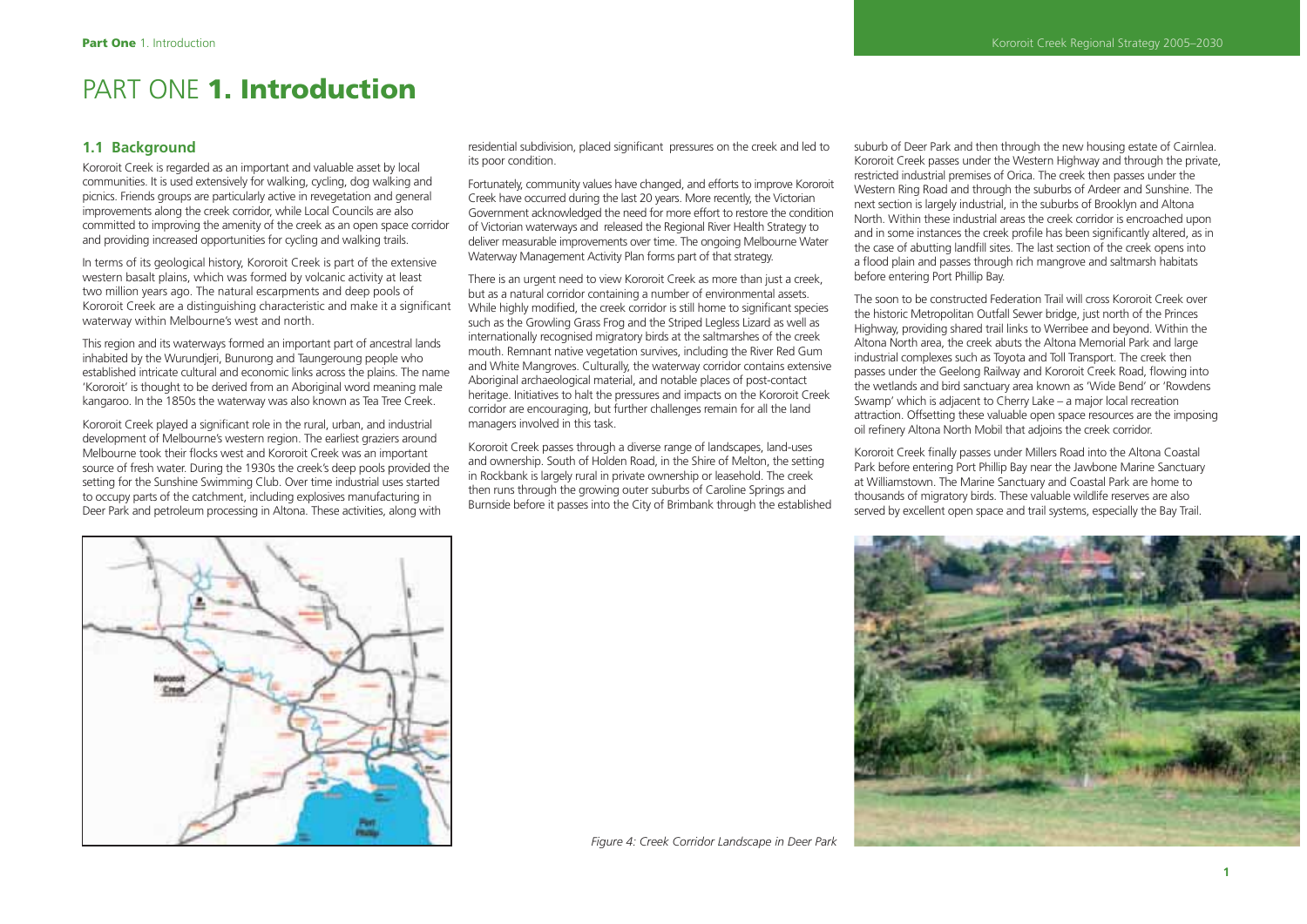#### **1.2 Purpose and Goals**

The Kororoit Creek Regional Strategy provides a framework for preparing local masterplans and developing programs and policies to improve the assets of the creek corridor. It also encourages synergies between various land managers and agencies while complementing Melbourne Water's Waterway Management Activity Plan.

The purpose of the strategy is to:

- document the values of the Kororoit Creek corridor, identify issues and provide justification for the protection and enhancement of those values and the means by which that can be achieved;
- develop strategic actions to achieve identified goals;
- prioritise actions to quide works during the life of the plan:
- provide direction about regional initiatives for the Kororoit Creek corridor so that more detailed, local masterplans have a wider planning context from which to develop; and
- develop a vision for the Kororoit Creek Corridor.

The goals of the Kororoit Creek Regional Strategy are:

- 1. **The application of consistent planning controls to better protect the values of the creek corridor.** More consistent planning and policy development along the length of Kororoit Creek will deliver increased certainty when handling planning matters and ensure greater protection of the corridor's values. Overlay controls are the most likely planning tool for consideration, however local policy and the use of common guidelines for determining planning applications may also play a role. Current planning policies across the municipal planning schemes are neither consistent nor adequate in recognising and protecting the breadth of values found along Kororoit Creek.
- 2. **Development of a new regional park**. In addition to providing new recreation opportunities for the local and regional community, the park will raise the profile of the creek corridor. Planning for the regional park will consider the connections to the Kororoit Creek Trail, and other open spaces along the corridor.



3. **Increased resources for the planning and development of open space along the corridor**. The Kororoit Creek corridor

has considerable amounts of open space, however this is largely underdeveloped and is not equitably accessible to the community. Local Government is the primary manager of open space along the corridor. Their challenge is to maintain and improve visual amenity and the visitor experience, and to link recreation nodes along the creek corridor. This challenge is in the context of increasing environmental degradation, increased demand for open space and quality recreational opportunities and reduced sources of external funding. The identification of priority areas or nodes is important for the staging and resourcing of the development of continuous, quality open space along the corridor.

4. **The completion of the Kororoit Creek shared use trail**. The Kororoit Creek Trail is one of the least well-connected waterway trails in the metropolitan area, with numerous gaps in established urban areas. The Victorian Government strategy, Linking People and Spaces identifies a strategic alignment for the Kororoit Creek trail as part of the Metropolitan Trail Network. The identification of priority trail sections and secondary trail connections is important for the staging and resourcing of open space and trail development.

#### 5. **Increased resources for rehabilitation of the waterway**

**corridor.** The Kororoit Creek Waterway Management Activity Plan sets out a program for major waterway rehabilitation projects to be undertaken by Melbourne Water. These works are supported by other stakeholders. One of the purposes of this Strategy is to identify where opportunities may exist for value adding and synergistic projects by Local Councils.

 It is also recognised that about half of the study area lies outside of the former Melbourne Water drainage boundary and as such will be subject to resolution of funding arrangements over the next few years. Until those arrangements are put in place, Melbourne Water cannot, in the short term, provide regional drainage and waterway management services at the same level as for areas downstream of Rockbank. This Strategy will offer some broad guidance about where priorities for waterway corridor works might be located in anticipation of these increasing resources.

6. **Increased protection and enhancement of natural geological form and cultural heritage values**. Numerous past and contemporary studies have indicated the Kororoit Creek corridor is an area rich in natural and cultural values. These range from Aboriginal archaeological values to sites of European historical significance, as well as values associated with the natural form of the stream and its flora and fauna. Kororoit Creek is an outstanding example of a Victorian basalt plains stream. In an urban Melbourne context it is one of the most valuable streams in Melbourne, with its natural pools and escarpments rivalling and surpassing most others. The retention of much of its natural form makes it a worthwhile site for rehabilitation.

*Figure 5: Kororoit Creek Landscape near Holden Road Bridge*

### **1.3 Vision**

Kororoit Creek will be a major focus for recreation and community activities. The creek corridor provides a visual break in the surrounding urban and industrial areas and links a variety of places where people can find open spaces for relaxation, exercise, playing and socialising with friends

Walkers and cyclists will be able to travel on a continuous trail from historic rural areas in the Melton area to the beautiful coastal and estuarine reserves near Williamstown and Altona.

With its connecting pathways, the trail will enable large numbers of people to commute to work or school, walk or cycle for fitness and fun, and to get to local community destinations and shops. Much interest and patronage will have been generated over the years through revegetation works, park improvements, shared trail connections, the cultural preservation and interpretation of historic places and improved marketing by Victorian and Local Government bodies.

The community will have access to many parks and reserves that adjoin Kororoit Creek, particularly in the suburbs of Sunshine, Deer Park and Altona North. These open spaces provide a sense of identity for the local community and are important places for visitors to start and finish their journey along the Kororoit Creek Trail.

An important destination of the journey along Kororoit Creek will be the new Regional Park west of Caroline Springs. Here, visitors will have a unique chance to experience Kororoit Creek in a major park setting as well as being able to use the park as a starting point to explore nearby places of historical or scenic interest.

Most importantly, the old perception of the creek as, essentially, a drain will have long faded. The creation of the continuous trail and parkland system will have introduced many people to the varied landscapes of the creek corridor – from the impressive Mount Kororoit and ancient River Red Gum trees to wide expanses of grasslands, from spectacular rock and cliff formations to open flood plains, from formalised parks and reserves to coastal mangroves and saltmarshes.

The identity of the creek is no longer associated with the industrial uses and factories in its lower reaches, but with the Kororoit Creek Trail, quality open spaces and community activities. By creating a focus on the corridor, the creek and its environs have improved with River Red Gums flourishing along most of its length and its banks stabilised with indigenous sedges and grasses. The creek itself will be home to many different species of aquatic life and the corridor will have become an important habitat link, especially for native birds.

Local Councils and the Victorian Government will continue to work in partnership to improve the creek and its environs with coordinated and consistent policies.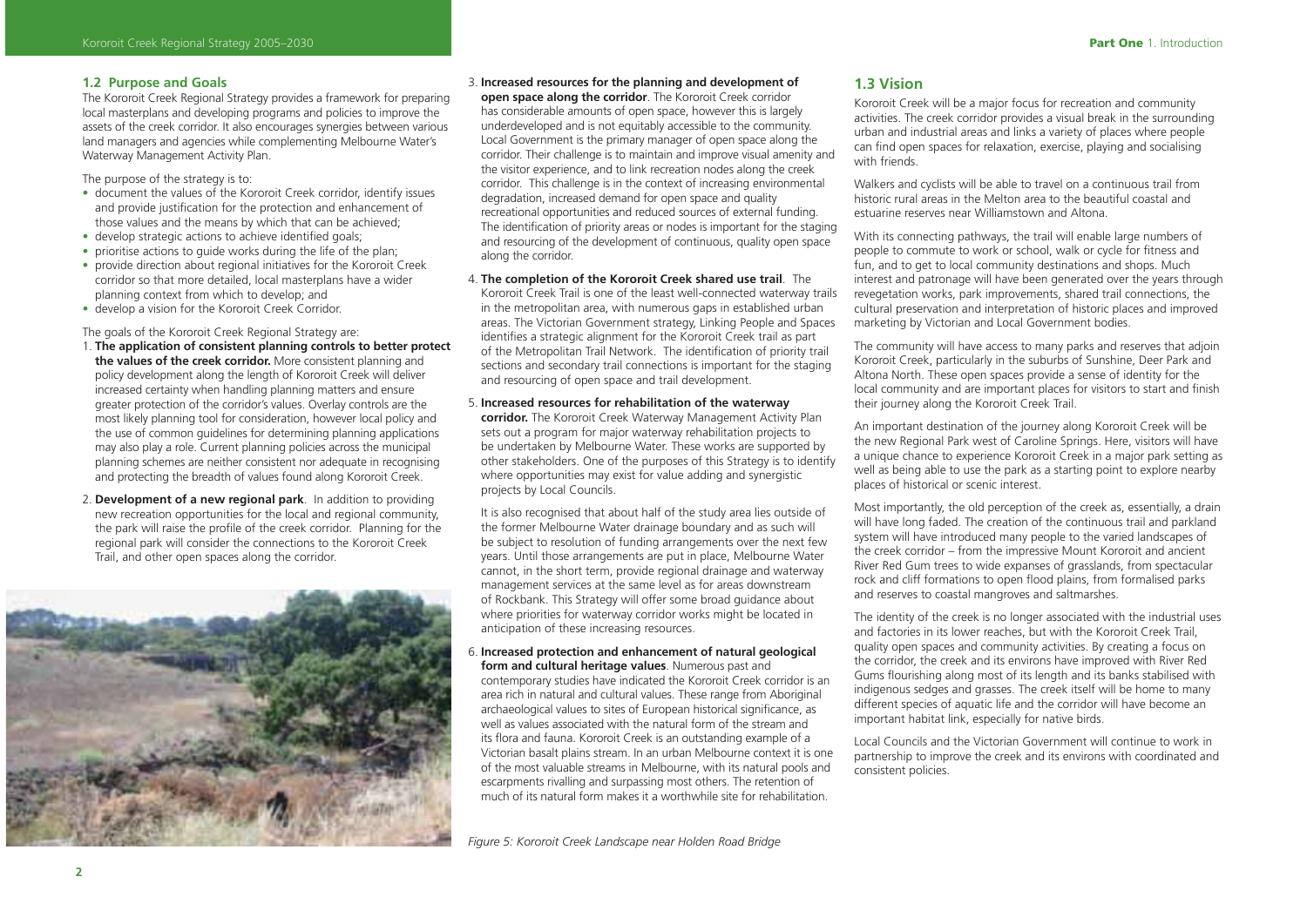# **1.4 Guiding Principles for Kororoit Creek Management**

The following guiding principles provide a framework for the strategic objectives, main strategies and reach actions of the Kororoit Creek Regional Strategy 2005–2030.

## **Biodiversity**

- 1. Biodiversity values of Kororoit Creek and its environs (native vegetation communities, fauna habitat and populations of flora and fauna species) should be protected from further direct and indirect losses and degradation.
- 2. In-stream values are high or relatively high along most of the length of Kororoit Creek, with habitat for a variety of indigenous flora and fauna. Activity within and adjacent to the creek corridor should not impact negatively on these values.
- 3. The creek banks and land at the top of the banks, while degraded, contain a number of sites supporting remnant vegetation or providing valuable faunal habitat. Such sites should be protected from activities that diminish its values.
- 4. Management of the creek corridor's biodiversity should include realistic goal setting. Initiatives to improve biodiversity values, such as revegetation and weed management, should seek improvement rather than complete restoration of the creek corridor to pre-European conditions.
- 5. A sense of creek corridor ownership, stewardship and involvement should be promoted at all levels in the community to assist in the protection and improvement of biodiversity values.

## **Cultural Heritage**

- 6. Future conservation strategies for the Kororoit Creek should adhere to the principles provided by the 1999 Burra Charter of Australia ICOMOS, in particular the following two tenets in heritage conservation:
	- development should include a process to improve the knowledge base of the heritage inventory and a means for the preservation of significant components of the inventory.
	- heritage materials are non-renewable assets.
- 7. Development and works within the creek environs should be undertaken with a full understanding of their impact on heritage materials. Generally, conservation of sites should have primacy over development and works. Where appropriate, conservation plans should be prepared for ongoing heritage site management. Where loss of heritage materials is permitted, an appropriate level of documentation and research should be undertaken.

### **Indigenous Cultural Heritage**

- 8. There are a large number of identified and potential sites that contain relics of Aboriginal activity along the Kororoit Creek corridor. These sites are easily disturbed and lost. Where it is suspected that works may impact on Aboriginal cultural heritage objects or places, the applicant should make provision for an Aboriginal cultural heritage impact assessment of the area by a suitably qualified heritage consultant in conjunction with representatives of the relevant Aboriginal stakeholders. If materials are affected, prior written permission must be obtained from the relevant local Aboriginal community, to disturb, destroy or otherwise interfere with an Aboriginal object or place, as required by the *Aboriginal and Torres Strait Islander Heritage Protection Act* 1984.
- 9. Consultation with Indigenous custodial groups on the conservation of Aboriginal cultural material should be standard practice when preparing a conservation plan within the creek corridor.

#### **Post-Contact Cultural Heritage**

- 10. The Kororoit Creek corridor is home to a number of sites of postcontact activity. While these sites are more apparent and stable than Indigenous sites, they nevertheless require protection and should become part of the community's experience of the creek through presentation and interpretation.
- 11. Where appropriate, the shared trail along Kororoit Creek should provide links with significant heritage elements.
- 12. Where important heritage elements (such as bridges, old buildings, exotic plantings) interact with the creek landscape, the contrast with the predominantly 'natural' character of the creek corridor should be retained, as distinct places within the creek corridor experience.

#### **Land Management**

13. To create a continuous, publicly managed and accessible waterway corridor, privately owned sections of the corridor should be acquired or transferred to public ownership as opportunities arise, or managed in a compatible manner.

## **Waterway Management**

#### Stream Form

- 14. Works to rehabilitate Kororoit Creek need to focus on protecting and enhancing rock escarpments and associated pools (located on publicly and privately owned land), as they are key features of the stream corridor. In some cases these works will be shared between Melbourne Water and Local Councils as some escarpments are above the top-of-stream bank and on land owned by municipalities, Government (Altona Memorial Park) and private land holders.
- 15. Works need to address rehabilitation of areas subject to past trapezoidal shaping and modification in order to: return a semblance of naturalness to the corridor; mimic the former stream morphology; overcome fish barriers; improve habitat diversity; improve opportunities for more effective vegetation management; and provide for greater continuity of stream processes.

#### Established Urban Areas

- 16. Opportunities for significant improvement to water quality in established urban areas is limited due to the lack of available space for stormwater treatment wetlands and the ubiquitous nature of polluted urban runoff. Where resources are not available to disconnect runoff, efforts should be made to mitigate these impacts. Municipal Stormwater Management Plans provide a sound vehicle for identifying stormwater pollution sources and developing actions to address those issues at a local level. Continual monitoring and review of Stormwater Management Plan actions will be required. Identifying sources of litter and developing a program of trapping litter near the source will be a key initiative.
- 17. As much of the Kororoit Creek catchment is within a comparatively low rainfall area, it is important that streamflows are maintained and future extraction is managed so that stream health is maintained.
- 18. In circumstances where large infill development opportunities arise, such as the recent Cairnlea development, the application of Water Sensitive Urban Design principles will provide the best opportunity to protect and mitigate impacts on Kororoit Creek.

#### Urban Fringe Areas

- 19. New stages of the Caroline Springs development will require the use of Water Sensitive Urban Design to minimise potential impacts on receiving waters and Kororoit Creek. The aim should be to retain as much stormwater on-site and seek any discharge to the stream through swale systems and sediment ponds/wetlands.
- 20. Site building practices should be improved to reduce sediment runoff and litter. These activities could be sought through more stringent local by-laws as well as investment in the education of the building industry.
- 21. The Melton growth corridor will need to provide adequate buffers and reserves to protect the natural valley morphology of Kororoit Creek and provide opportunities for stormwater treatment, as well as recreation spaces.

#### Rural Areas

- 22. The Stream Frontage Management Program, run by Melbourne Water and targeted at landowners, should be applied where possible to encourage take-up of grants to bring about improvements to rural frontages to Kororoit Creek. Municipal programs, which support improved management of frontages need to be continued and developed.
- 23. With the extension of Melbourne Water's drainage authority , the prospects for improved waterway rehabilitation and management, as well as regional drainage and floodplain management will be enhanced. Priorities for action under the new arrangement should be identified with stakeholders.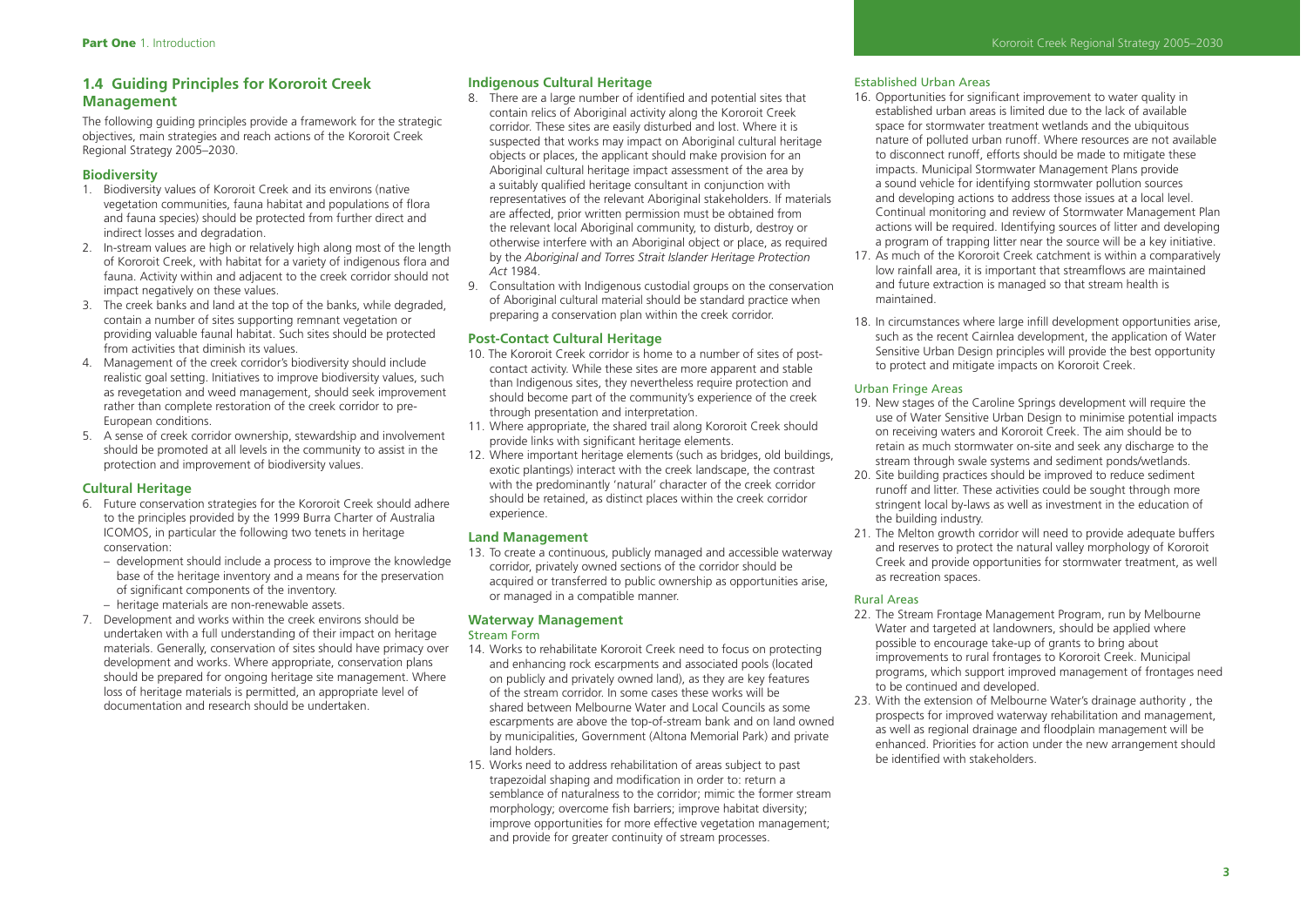#### **Open Space and Trails**

- 24. The Kororoit Creek corridor will provide open space links with adjacent communities through the creation of a continuous, linked open space network of local parks, linear green spaces, a regional park and trail connections.
- 25. A continuous shared trail will be created along the creek as part of the Metropolitan Trail Network (MTN), which will connect to the Federation Trail and Bay Trail. These connections are fundamental to the development of a regional open space network. The Kororoit Creek Trail will connect open spaces along the creek corridor and provide the spine for local trails to link to Western Ring Road Trail.
- 26. Local links will be created to improve public access between the creek corridor and adjacent parks, schools, recreation and community facilities.
- 27. The planning of trails and recreation nodes within the creek corridor will protect and enhance natural values, cultural heritage and landscape character through sensitive siting and design of facilities. In particular, the alignment of trails will avoid the top of the creek escarpment and locations where the creek buffer is constrained.
- 28. Existing and identified open space and recreation nodes will be planned and developed to provide a diverse range of recreational experiences.
- 29. The location and design of trails and recreation facilities along the waterways must maximise the safety and security of visitors. In particular, trails must satisfy AusRoads construction standards and approvals must be sought from Melbourne Water.
- 30. Planning for open space and recreation within the creek corridor will be sustainable, providing a local framework for a range of recreational opportunities with appropriate levels of service.
- 31. Interpretation signage of the creek ecosystem, geomorphology, environmental and cultural heritage values should be incorporated as an important element in the linear park along the creek corridor.

#### **Landscape Character**

- 32. In some urban areas the Kororoit Creek corridor is the only vestige of landscape from the early 20th century – the only "natural" element remaining in an otherwise modified landscape. Improvements to the landscape character of the creek corridor should be based largely on elements of that original landscape, particularly through the planting of indigenous vegetation.
- 33. Development and improvement of the creek corridor landscape (particularly through revegetation) should, through careful and responsive design, also reflect the landform and geomorphology of the creek valley so that these landforms are enhanced or maintain their significance
- 34. The Kororoit Creek Corridor is a connecting space in the diverse urban areas through which it flows. This role should be reinforced through the use of unifying elements, including the use of indigenous planting and consistent built landscape elements, such as signage, pathways, furniture and the like.
- 35. All exotic vegetation within the creek corridor, which is not of heritage significance, should be progressively replaced with native vegetation based on appropriate Ecological Vegetation Class templates.
- 36. Plantings in adjoining parks should avoid the use of exotic species that present the risk of spreading significant pest plants to the creek corridor.
- 37. Utilities and infrastructure, including powerlines, drains, car parks and signage should be sensitively placed and designed to minimise the visual impact on the creek corridor. This is particularly relevant to important natural and built landscape elements, such as historic bridges, ancient trees, high grounds and rock escarpments.
- 38. While the spatial character of the creek corridor varies along its length, adjoining spaces should be visually linked to lead visitors through the valley landscape, reveal key attractions and activity points, and highlight linkages with the local area.
- 39. The existing profile of the creek corridor should not be altered through inappropriate landfill.



*Figure 6: Kororoit Creek landscape near Beattys Road in Rockbank*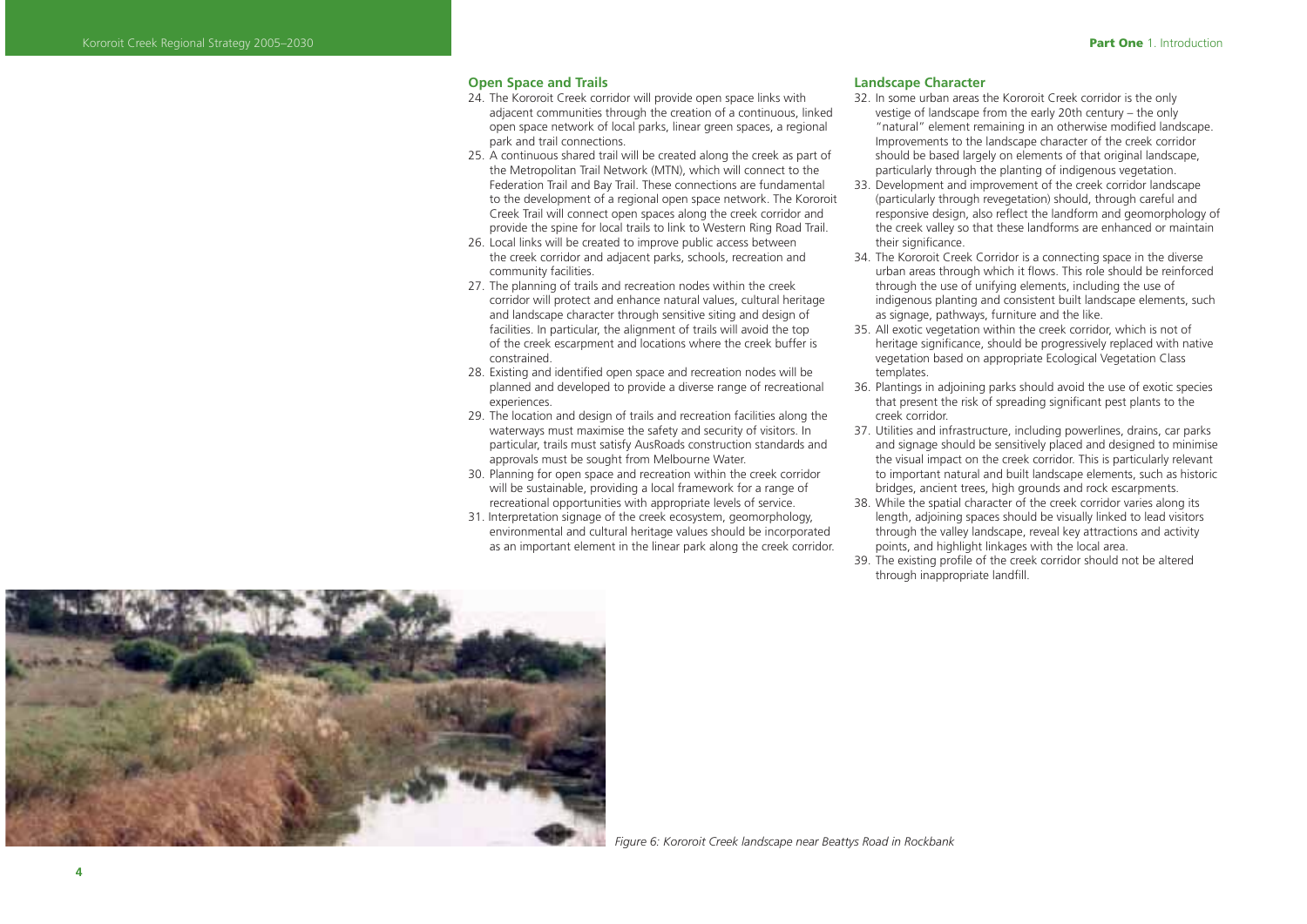# **1.5 Kororoit Creek Main Strategies**

#### **Objective 1 –** Protect the biodiversity of the Kororoit Creek corridor.

Apply land management policy and programs to halt the rate of degradation of the environmental values of the Kororoit Creek corridor and significant adjoining wetlands, grasslands and estuarine areas

|     | <b>Biodiversity Strategies</b>                                                                                                                                                                                                                                                                                                                          | <b>Lead Agency</b>                              | <b>Priority</b> |
|-----|---------------------------------------------------------------------------------------------------------------------------------------------------------------------------------------------------------------------------------------------------------------------------------------------------------------------------------------------------------|-------------------------------------------------|-----------------|
| 1.1 | Prepare, exhibit and implement Planning Scheme Amendments for the municipalities of<br>Hobsons Bay, Brimbank and Melton, to protect the biodiversity and geomorphic values<br>of the Creek corridor.                                                                                                                                                    | Municipalities<br><b>DSE</b><br>Melbourne Water | High            |
| 1.2 | Protect remnant native vegetation on public land through fencing, weed control and<br>other site management works, or where it occurs on private land, seek its protection<br>through cooperative management or other measures to ensure its tenure and viability.                                                                                      | Melbourne Water<br>Municipalities               | High            |
| 1.3 | Incorporate land with very high native vegetation values into the Regional Park proposed<br>near Caroline Springs                                                                                                                                                                                                                                       | Parks Victoria                                  | High            |
| 1.4 | Continue to gather data about key flora and fauna species (eg Growling Grass Frog,<br>Water Rat) and develop programs and works to enhance fauna habitat.                                                                                                                                                                                               | Melbourne Water<br>Municipalities               | High            |
| 1.5 | Reduce the impact of pest plants through the development and implementation<br>of priority weed management programs by responsible agencies linked to both<br>rehabilitation and prevention objectives. The program to be targeted for achievable<br>outcomes (see Victorian Pest Management A Framework for Action, Weed Management<br>Strategy 2002). | Melbourne Water<br>Municipalities               | High            |
| 1.6 | Ensure monitoring occurs in relation to landfill, discharges, refuse dumping and such<br>activities that impact on the creek corridor environment, and undertake appropriate<br>responses.                                                                                                                                                              | Melbourne Water<br>Municipalities               | High            |
| 1.7 | Reduce the impact of pest animals on public land through agency control programs<br>linked to both rehabilitation and prevention objectives. Engage private landowners in<br>control programs through incentives and cooperative works such as Melbourne Water's<br>Stream Frontage Management Program.                                                 | Municipalities<br>Melbourne Water               | High            |
| 1.8 | Reduce impacts on saltmarsh and estuarine areas and develop a staged rehabilitation<br>works program.                                                                                                                                                                                                                                                   | Melbourne Water<br>Hobsons Bay City Council     | High            |



*Figure 7: Footbridge over Kororoit Creek at the end of Billingham Road in Deer Park*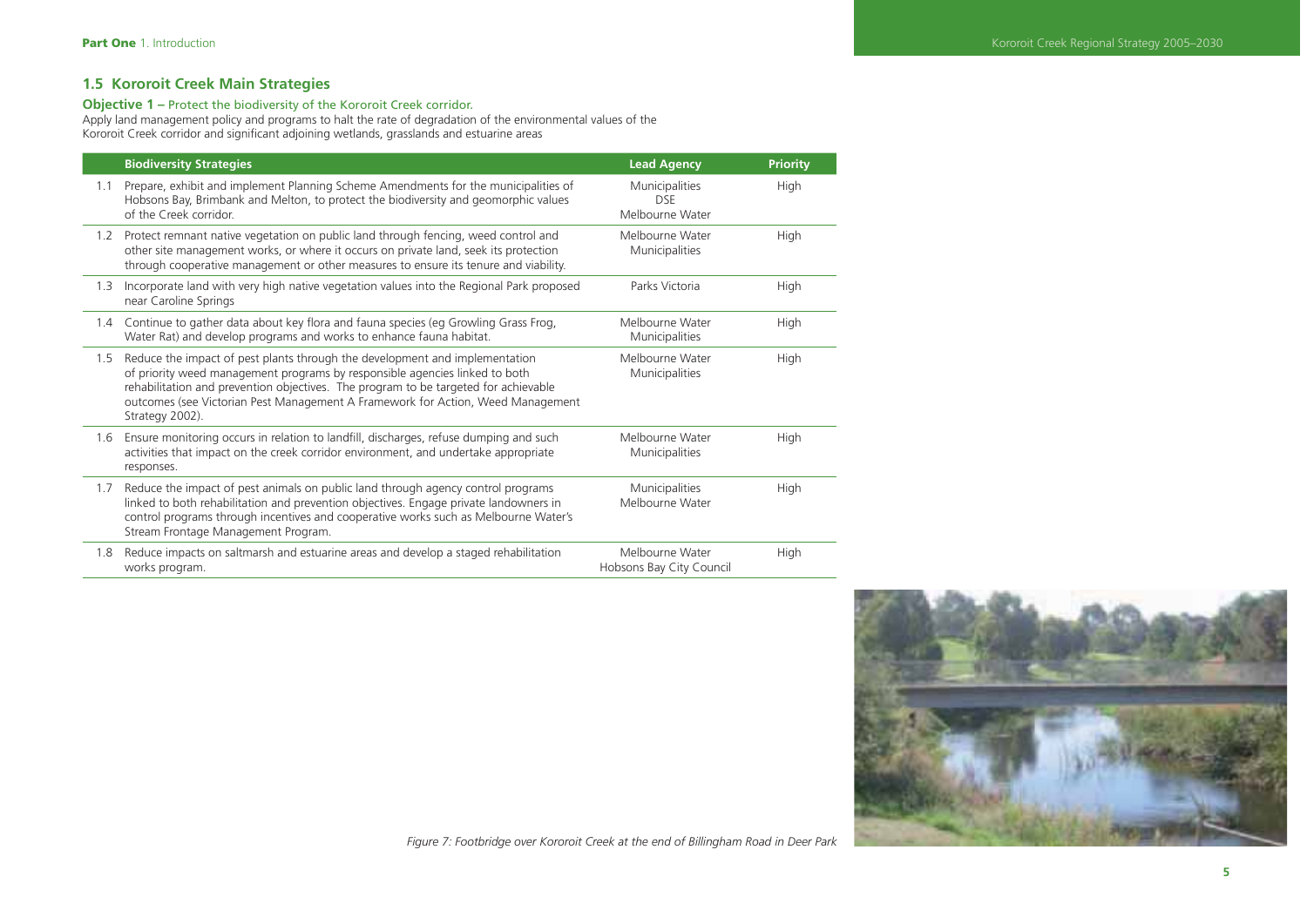# **Objective 2 –** Undertake works to improve the environmental condition of the Kororoit Creek corridor.

Undertake works to directly assist in the recovery of the in-stream, riparian and terrestrial sections of the creek corridor.

|      | <b>Environment Improvement Strategies</b>                                                                                                                                                                                                                                                                                                                                                                                                                                                                                                                                                                                                                                                                                                                  | <b>Lead Agency</b>                                        | <b>Priority</b> |
|------|------------------------------------------------------------------------------------------------------------------------------------------------------------------------------------------------------------------------------------------------------------------------------------------------------------------------------------------------------------------------------------------------------------------------------------------------------------------------------------------------------------------------------------------------------------------------------------------------------------------------------------------------------------------------------------------------------------------------------------------------------------|-----------------------------------------------------------|-----------------|
| 2.1  | Continue to progressively implement waterway rehabilitation projects with major revegetation<br>components as outlined in Melbourne Water's Kororoit Creek Waterway Management Activity<br>Plan (Melbourne Water, revised 2004). The nine key rehabilitation packages, in order of priority,<br>are; 1. Main Road West to Station Road; 2. Cairnlea Frontage - Station Road North Drain to<br>Western Highway; 3. Upstream of Esmond Street to Ardeer Reserve; 4. Norwood Street, Albion<br>to Kosky Street Footbridge; 5. Footbridge downstream of Wright Street to Glengala Drain<br>Floodway; 6. Grieve Parade to McArthurs Road; 7. Millers Road to Altona rail line; 8. Derby<br>Street to Wright Street; and 9. McArthurs Road to Werribee Rail line | Melbourne Water                                           | High            |
|      | 2.2 Continue to implement revegetation programs within each agency's area of<br>responsibility, taking into account relevant modified Ecological Vegetation Class (EVC)<br>templates.                                                                                                                                                                                                                                                                                                                                                                                                                                                                                                                                                                      | Melbourne Water<br>Municipalities                         | High            |
| 2.3  | Develop masterplans and other plans to generate additional revegetation programs and<br>works for priority sites identified by municipalities.                                                                                                                                                                                                                                                                                                                                                                                                                                                                                                                                                                                                             | Municipalities                                            | High            |
| 2.4  | Undertake further revegetation through the extension of Melbourne Water's Stream<br>Frontage Management Program into the Kororoit Creek catchment and the use of other<br>available incentive schemes through local government.                                                                                                                                                                                                                                                                                                                                                                                                                                                                                                                            | Melbourne Water<br>Shire of Melton                        | High            |
| 2.5  | Ongoing management of areas subject to revegetation works.                                                                                                                                                                                                                                                                                                                                                                                                                                                                                                                                                                                                                                                                                                 | Melbourne Water<br>Municipalities                         | High            |
| 2.6  | Continue to implement and regularly review municipal Stormwater Management Plans to:<br>• reduce catchment generated litter near and at source;<br>• identify opportunities to undertake increased treatment of stormwater through<br>retrofitting in established urban areas; and<br>• promote the use of Water Sensitive Urban Design, stormwater retention and<br>disconnection in new developments.                                                                                                                                                                                                                                                                                                                                                    | Municipalities                                            | High            |
| 2.7  | Restrict dams on tributaries of Kororoit Creek to protect stream flows and health. Take<br>corrective action where illegal dams have occurred.                                                                                                                                                                                                                                                                                                                                                                                                                                                                                                                                                                                                             | Southern Rural Water<br>Municipalities<br>Melbourne Water | High            |
|      | 2.8 Protect the creek corridor from the impacts of existing landfill sites through continued<br>enforcement of planning conditions, discussion and refinement of rehabilitation plans<br>with new future land managers and monitoring of possible stream water quality impacts.                                                                                                                                                                                                                                                                                                                                                                                                                                                                            | Municipalities                                            | High            |
| 2.9  | Reduce stock access impacts on Kororoit Creek through the engagement of private land<br>owners / lease holders in cooperative incentive and works programs.                                                                                                                                                                                                                                                                                                                                                                                                                                                                                                                                                                                                | Municipalities<br>Melbourne Water                         | High            |
| 2.10 | At the time of any future subdivision / development along the Kororoit Creek corridor,<br>continue to set aside municipal and drainage reserves overseen by boulevard roads so that:<br>• adequate buffer areas are created between developments and the stream corridor<br>with surveillance provided by lots addressing the corridor;<br>• significant flora and fauna are provided with some opportunity for survival within<br>areas of relative potential protection;<br>• the valley form of the stream can enjoy some protection; and<br>• opportunities for stormwater treatment and recreation provision can be preserved.                                                                                                                        | Municipalities<br>Melbourne Water                         | High            |
| 2.11 | Ensure adequate resourcing of both enforcement and educational materials so that<br>building sites abutting Kororoit Creek do not cause in-stream litter.                                                                                                                                                                                                                                                                                                                                                                                                                                                                                                                                                                                                  | Municipalities                                            | High            |
| 2.12 | Encourage community involvement to improve the creek environs.                                                                                                                                                                                                                                                                                                                                                                                                                                                                                                                                                                                                                                                                                             | Municipalities                                            | High            |
|      |                                                                                                                                                                                                                                                                                                                                                                                                                                                                                                                                                                                                                                                                                                                                                            |                                                           |                 |

*Figure 8: Jones Creek outlet into Kororoit Creek with the Western Highway running above*

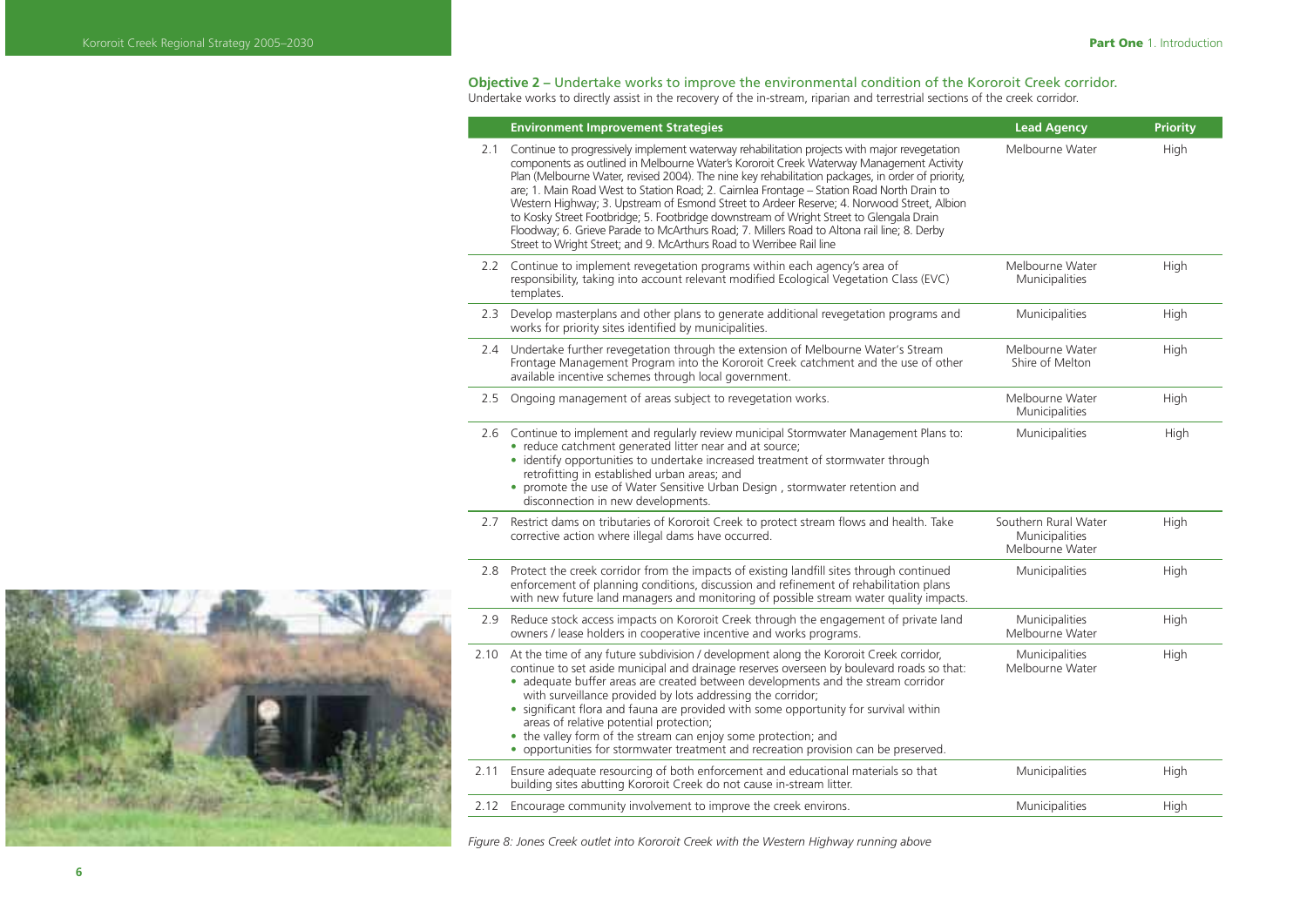## **Objective 3 –** To develop a continuous and linked open space network along the Kororoit Creek corridor from Altona Coastal Park to the proposed Regional Park near Caroline Springs.

- Create a continuous shared use trail along the creek by completing gaps in the Kororoit Creek Trail.
- Improve connections between existing open spaces, community facilities and the creek.
- Integrate the proposed Regional Park near Caroline Springs with the Kororoit Creek corridor.

|      | <b>Open Space Strategies</b>                                                                                                                                                                                                                                                                                                                    | <b>Lead Agency</b>                                                          | <b>Priority</b> |
|------|-------------------------------------------------------------------------------------------------------------------------------------------------------------------------------------------------------------------------------------------------------------------------------------------------------------------------------------------------|-----------------------------------------------------------------------------|-----------------|
| 3.1  | Complete gaps in the Kororoit Creek Trail to create a continuous shared use trail.                                                                                                                                                                                                                                                              | Parks Victoria<br>(Through Metro Trail<br>Network Grants)<br>Municipalities | High            |
| 3.2  | Establish a series of park nodes along the Kororoit Creek corridor to provide a diverse<br>range of connected recreational experiences.                                                                                                                                                                                                         | Municipalities                                                              | High            |
| 3.3  | Investigate options and define the boundary for the new Regional Park along Kororoit<br>Creek west of Caroline Springs.                                                                                                                                                                                                                         | Parks Victoria                                                              | Medium          |
|      | 3.4 Ensure that clear connections are made to the regional open space network by linking<br>the Kororoit Creek Trail to the Bay Trail, Western Ring Road Trail, and the future<br>Federation Trail.                                                                                                                                             | Municipalities                                                              | High            |
|      | 3.5 Prepare and develop secondary trail links branching off the main trail where: demand<br>is demonstrated; environmental and other constraints can be managed; following<br>completion of main trail links within that municipality; and where additional trail<br>construction is assessed and clearly warranted alongside other priorities. | Municipalities                                                              | Medium          |
| 3.6  | Prepare plans to upgrade parks at identified locations to create major recreation nodes<br>along the creek corridor as follows: Buckingham Reserve (Sunshine), Station Waters Park<br>(Cairnlea), Selwyn Park (Albion), Isabella Williams Memorial Reserve (Albanvale), and<br>G.J. Hosken Reserve (Altona North).                              | Municipalities                                                              | Medium          |
| 3.7  | Implement local park plans developed in strategy 3.6.                                                                                                                                                                                                                                                                                           | Municipalities                                                              | On going        |
| 3.8  | Construct new footbridges in Sunshine (at Ardeer Reserve and Buckingham Reserve)                                                                                                                                                                                                                                                                | <b>Brimbank City Council</b>                                                | Medium          |
| 3.9  | Upgrade or replace existing footbridges, as appropriate for public safety and in line with<br>Melbourne Water Guidelines for Constructed Paths.                                                                                                                                                                                                 | <b>Brimbank City Council</b>                                                | Medium          |
| 3.10 | Secure reserves along the creek corridor, which are currently privately owned and are<br>part of the preferred trail alignment. Such reserves would be set aside as part of future<br>subdivision, development or rezoning proposals. Sites of interest include Orica in<br>Sunshine.                                                           | <b>Brimbank City Council</b><br>Hobsons Bay City Council                    | On going        |
| 3.11 | Develop connections, particularly trail links, between the creek corridor and adjoining<br>residential areas and community 'attractors'.                                                                                                                                                                                                        | Municipalities                                                              | Medium          |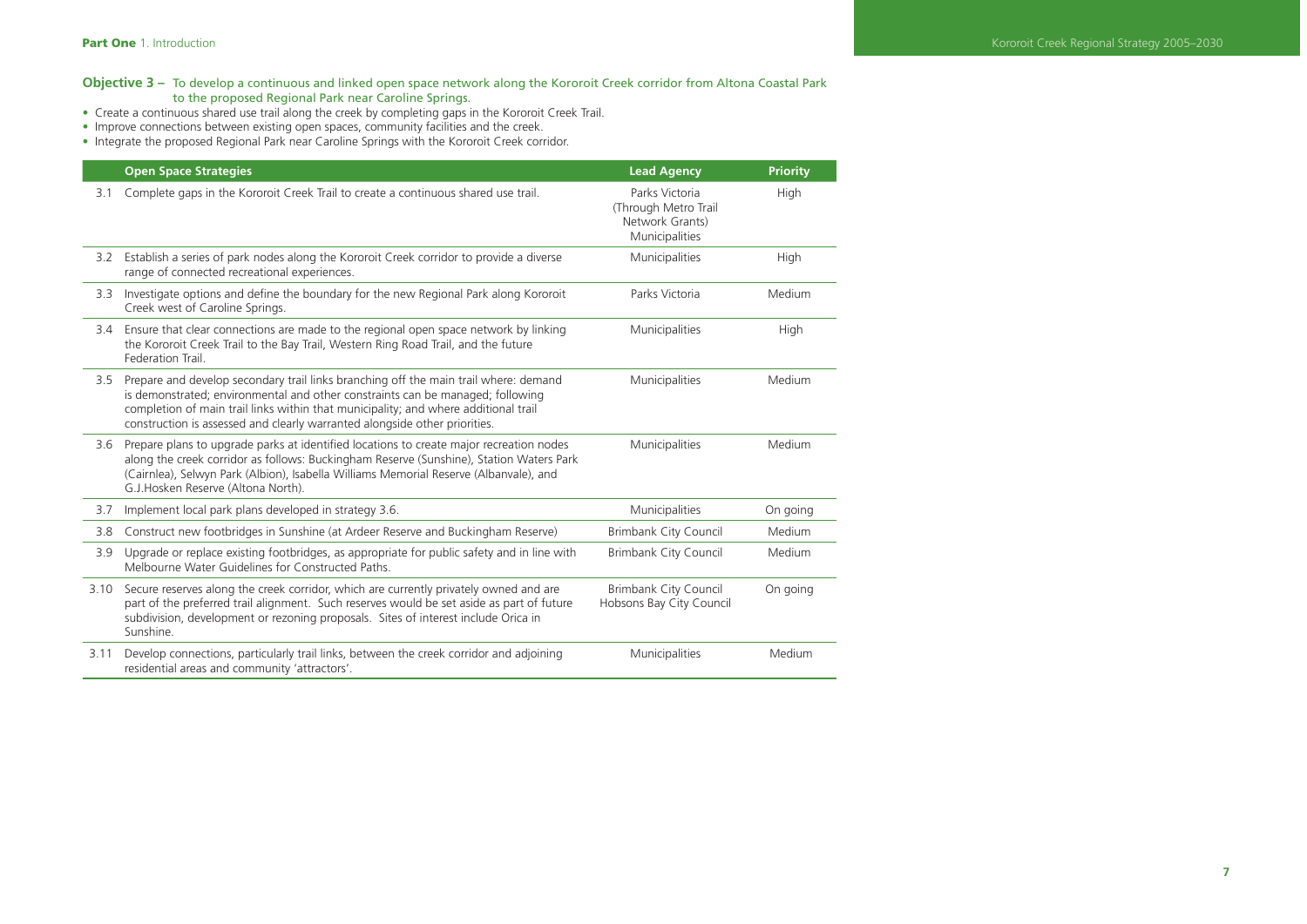# **Objective 4 –** Conserving Cultural Heritage

Ensure places of cultural heritage are conserved and, where appropriate, are interpreted and have desirable settings.

|     | <b>Cultural Heritage Strategies</b>                                                                                                                                                                                | <b>Lead Agency</b>                                                   | <b>Priority</b> |
|-----|--------------------------------------------------------------------------------------------------------------------------------------------------------------------------------------------------------------------|----------------------------------------------------------------------|-----------------|
| 4.1 | Protect the cultural heritage values of Kororoit Creek through the Guiding Principles<br>(Cultural Heritage) for Kororoit Creek Management.                                                                        | Municipalities                                                       | Medium          |
| 4.2 | Provide interpretive signs for heritage sites at:<br>· Bullum Bullum Reserve, Deer Park;<br>• Swimming hole at Selwyn Park, Ardeer<br>• Former Williamstown Racecourse, Altona<br>• Bluestone Bridge, Altona North | Shire of Melton<br>Brimbank City Council<br>Hobsons Bay City Council | Medium          |

#### **Objective 5 –** Waterway Management

Ensure appropriate responses to waterway, drainage and catchment interface issues for Kororoit Creek, to complement the Melbourne Water Kororoit Creek Waterway Management Activity Plan.

|     | <b>Waterway Management Strategies</b>                                                                                                                                                                                                                                                                                                                                       | <b>Lead Agency</b>                | <b>Priority</b> |
|-----|-----------------------------------------------------------------------------------------------------------------------------------------------------------------------------------------------------------------------------------------------------------------------------------------------------------------------------------------------------------------------------|-----------------------------------|-----------------|
| 5.1 | Promote and encourage Water Sensitive Urban Design (WSUD) within new and infill<br>developments abutting Kororoit Creek and its catchment to ensure improved on-site<br>stormwater retention, treatment and to maximise opportunities for disconnection from<br>the stream.                                                                                                 | Municipalities<br>Melbourne Water | High            |
| 5.2 | Ensure drainage connections to Kororoit Creek:<br>• are in accord with WSUD and are generally minimised;<br>• have appropriate energy dissipation at the point of proposed connection;<br>provide for soft engineering treatments through compatible use of vegetation and<br>local rock:<br>• take advantage of favourable flat grades; and<br>• are visually unobtrusive. | Municipalities<br>Melbourne Water | High            |
| 5.3 | Progressively implement key waterway rehabilitation projects as identified in the Kororoit<br>Creek Waterway Management Activity Plan (Melbourne Water, revised 2004) and seek<br>opportunities for adjacent value-adding projects with Local Councils.                                                                                                                     | Melbourne Water<br>Municipalities | Various         |
| 5.4 | Prepare plans and undertake actions to ensure that significant rock outcrops /<br>escarpments and stream pools along the waterway corridor are protected and actively<br>managed to preserve their values as key features.                                                                                                                                                  | Municipalities<br>Melbourne Water | Various         |
| 5.5 | Ensure review and application of Stormwater Management Plans provides for the ready<br>identification of litter generating sources and the ability to respond with appropriate<br>solutions that significantly reduce litter volumes in Kororoit Creek.                                                                                                                     | Municipalities                    | High            |
| 5.6 | Undertake rock riffle modification between Main Road West and Station Road, Deer Park<br>and also in Reach 8 to improve fish passage, discourage informal crossing and boost<br>in-stream habitat diversity.                                                                                                                                                                | Melbourne Water                   | Medium          |
| 5.7 | Continue to encourage sound stormwater management practices by commercial and<br>industrial premises in the catchment, especially through initiatives outlined in Stormwater<br>Management Plans.                                                                                                                                                                           | Municipalities                    | Various         |
| 5.8 | Prepare, exhibit and implement Planning Scheme Amendments (Urban Floodway<br>Zone, Land Subject to Inundation Overlay, Special Building Overlay) to address gaps<br>or inconsistencies in waterway controls. Implement new controls as suggested in the<br>program of planning scheme amendments.                                                                           | Municipalities                    | Medium          |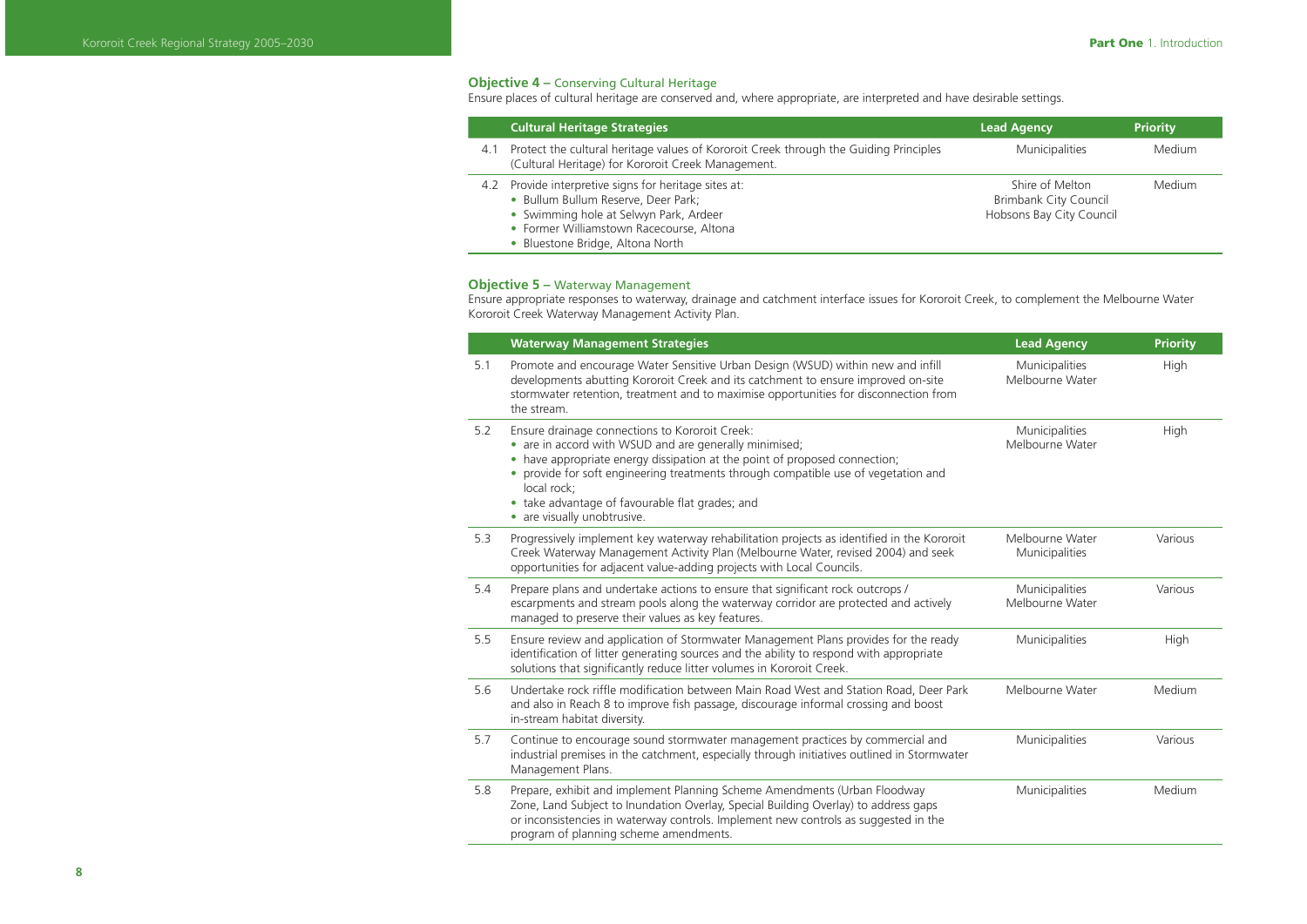# **Objective 6 –** Landscape Character

Identify and protect landscapes which are representative of the Kororoit Creek corridor.

|     | <b>Landscape Strategies</b>                                                                                                                                                                                                                                                                                                         | <b>Lead Agency</b>                                           | Priority |
|-----|-------------------------------------------------------------------------------------------------------------------------------------------------------------------------------------------------------------------------------------------------------------------------------------------------------------------------------------|--------------------------------------------------------------|----------|
| 6.1 | Prepare, exhibit and implement Planning Scheme Amendments to protect landscape<br>character in identified areas in the upper reaches of Kororoit Creek                                                                                                                                                                              | Melton Shire Council                                         | High     |
| 6.2 | Protect and enhance landscape values, including viewlines enjoyed along the Creek<br>Corridor and views from major roads and bridges, through sympathetic landscape<br>vegetation management. Areas of special note include the Altona Coastal Park and Wide<br>Bend, near Cherry Lake and stream escarpments and pools throughout. | Municipalities<br>(particularly Hobsons Bay<br>City Council) | Medium   |
| 6.3 | Create a landscape buffer between infill and new developments and the creek corridor<br>to protect the landscape character of Kororoit Creek.                                                                                                                                                                                       | Municipalities                                               | Medium   |
| 6.4 | Through the suggested Planning Scheme Amendments, ensure that developments<br>adjacent to the creek corridor are appropriate and that they do not compromise the<br>existing landscape character.                                                                                                                                   | Municipalities                                               | Medium   |



*Figure 9: Kororoit Creek adjacent to More Park with the Western Ring Road beyond*



*Figure 10: Kororoit Creek Farm near Mount Kororoit in Plumpton (left)*

*Figure 11: Semi-mature Eucalypt plantings along Kororoit Creek in Ardeer (below)*